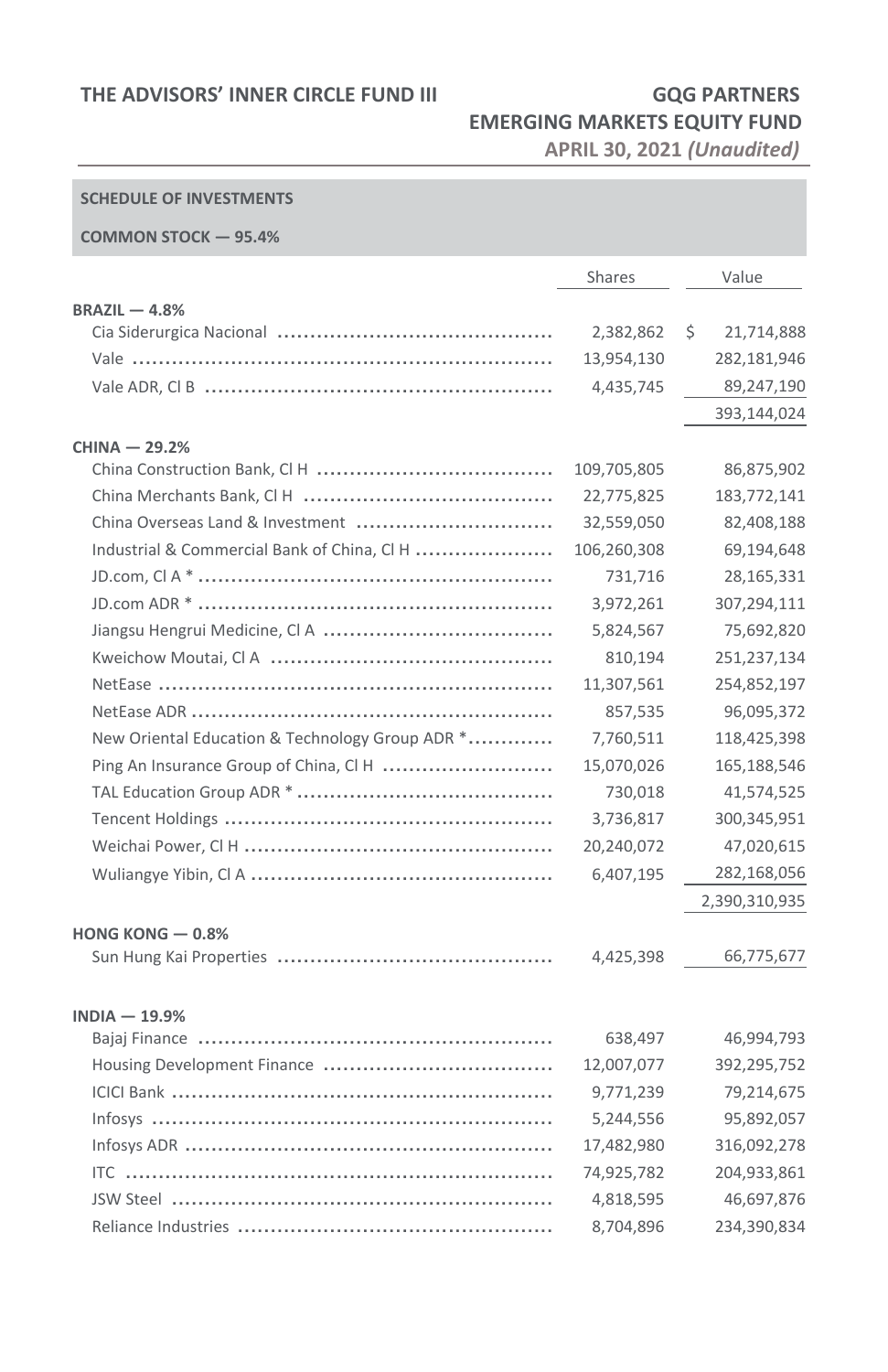### **THE ADVISORS' INNER CIRCLE FUND III GQG PARTNERS**

## **EMERGING MARKETS EQUITY FUND**

**APRIL 30, 2021** *(Unaudited)*

#### **COMMON STOCK — continued**

|                                   | Shares     | Value            |
|-----------------------------------|------------|------------------|
| <b>INDIA</b> (continued)          |            |                  |
|                                   | 251,325    | \$<br>13,596,683 |
|                                   | 18,151,261 | 86,624,196       |
|                                   | 2,027,280  | 83,082,285       |
|                                   | 1,993,347  | 27,825,722       |
|                                   |            | 1,627,641,012    |
| INDONESIA $-0.9%$                 |            |                  |
|                                   | 32,003,507 | 70,952,739       |
|                                   |            |                  |
| $MEXICO - 0.2%$                   |            |                  |
|                                   | 4,954,162  | 16,312,919       |
|                                   |            |                  |
| NETHERLANDS - 3.9%                |            |                  |
|                                   | 484,737    | 315,805,543      |
|                                   |            |                  |
| $RUSSIA - 10.7%$                  |            |                  |
|                                   | 2,061,204  | 159,141,792      |
|                                   | 101,969    | 34,851,562       |
|                                   | 3,605,406  | 123,160,669      |
|                                   | 1,996,503  | 41,339,272       |
|                                   | 1,176,816  | 108,709,673      |
|                                   | 12,281,705 | 85,974,593       |
|                                   | 67,218,010 | 266,557,612      |
|                                   | 916,205    | 53,059,071       |
|                                   |            | 872,794,244      |
| SOUTH KOREA - 9.4%                |            |                  |
|                                   | 104,277    | 25,357,961       |
|                                   | 651,809    | 74,125,804       |
|                                   | 3,908      | 2,916,025        |
|                                   | 7,911,310  | 579,648,281      |
|                                   | 319,128    | 87,072,727       |
|                                   |            | 769,120,798      |
| $SPAIN - 1.5%$                    |            |                  |
| Banco Bilbao Vizcaya Argentaria * | 21,790,356 | 122,513,371      |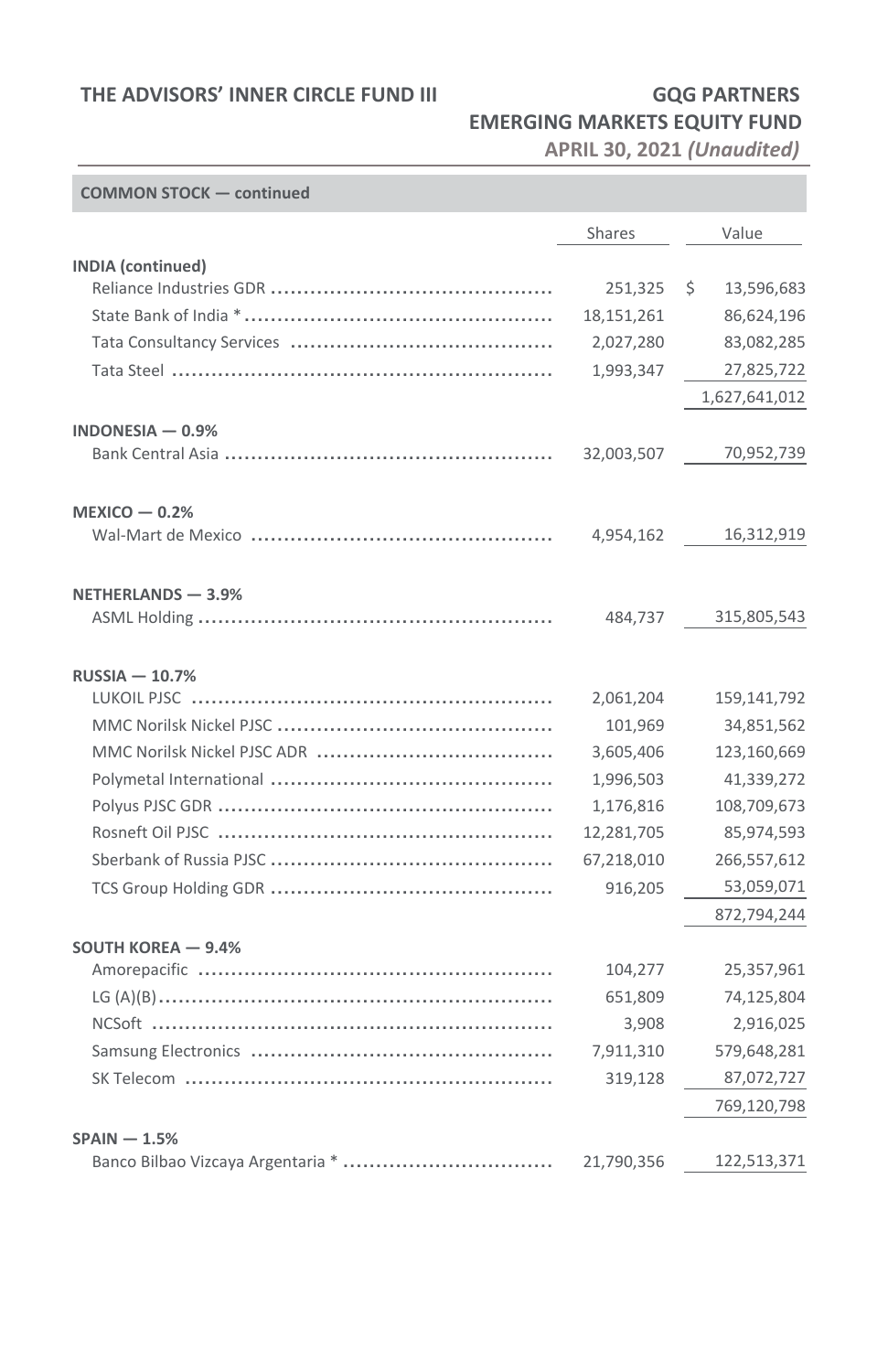### **THE ADVISORS' INNER CIRCLE FUND III GQG PARTNERS**

# **EMERGING MARKETS EQUITY FUND**

**APRIL 30, 2021** *(Unaudited)*

| <b>COMMON STOCK - continued</b>                  |            |                 |
|--------------------------------------------------|------------|-----------------|
|                                                  | Shares     | Value           |
| $TAIWAN - 7.4%$                                  |            |                 |
| Taiwan Semiconductor Manufacturing               | 21,225,133 | \$449,283,020   |
| Taiwan Semiconductor Manufacturing ADR           | 1,332,943  | 155,607,766     |
|                                                  |            | 604,890,786     |
| TURKEY $-0.8%$                                   |            |                 |
|                                                  | 30,359,504 | 69,711,162      |
| UNITED STATES - 5.9%                             |            |                 |
| Information Technology - 5.9%                    |            |                 |
|                                                  | 276,086    | 125,950,433     |
|                                                  | 356,189    | 220,997,465     |
|                                                  | 230,747    | 138,535,884     |
|                                                  |            | 485,483,782     |
|                                                  |            | 485,483,782     |
| <b>Total Common Stock</b>                        |            | 7,805,456,992   |
| PREFERRED STOCK - 1.6%                           |            |                 |
| $BRAZIL - 1.6%$                                  |            |                 |
|                                                  | 23,948,926 | 105,193,845     |
| Usinas Siderurgicas de Minas Gerais Usiminas (C) | 7,290,420  | 30,181,620      |
| <b>Total Preferred Stock</b>                     |            |                 |
|                                                  |            | 135,375,465     |
| Total Investments-97.0%                          |            |                 |
|                                                  |            | \$7,940,832,457 |

*Percentages are based on Net Assets of \$8,182,673,338.*

*\* Non-income producing security.*

- *(A) Security fair valued using methods determined in good faith by the Valuation Committee of the Board of Trustees. The total market value of such securities as of April 30, 2021 was \$74,125,804 and represented 0.9% of Net Assets.*
- *(B) Level 3 security in accordance with fair value hierarchy.*
- *(C) There is currently no rate available.*